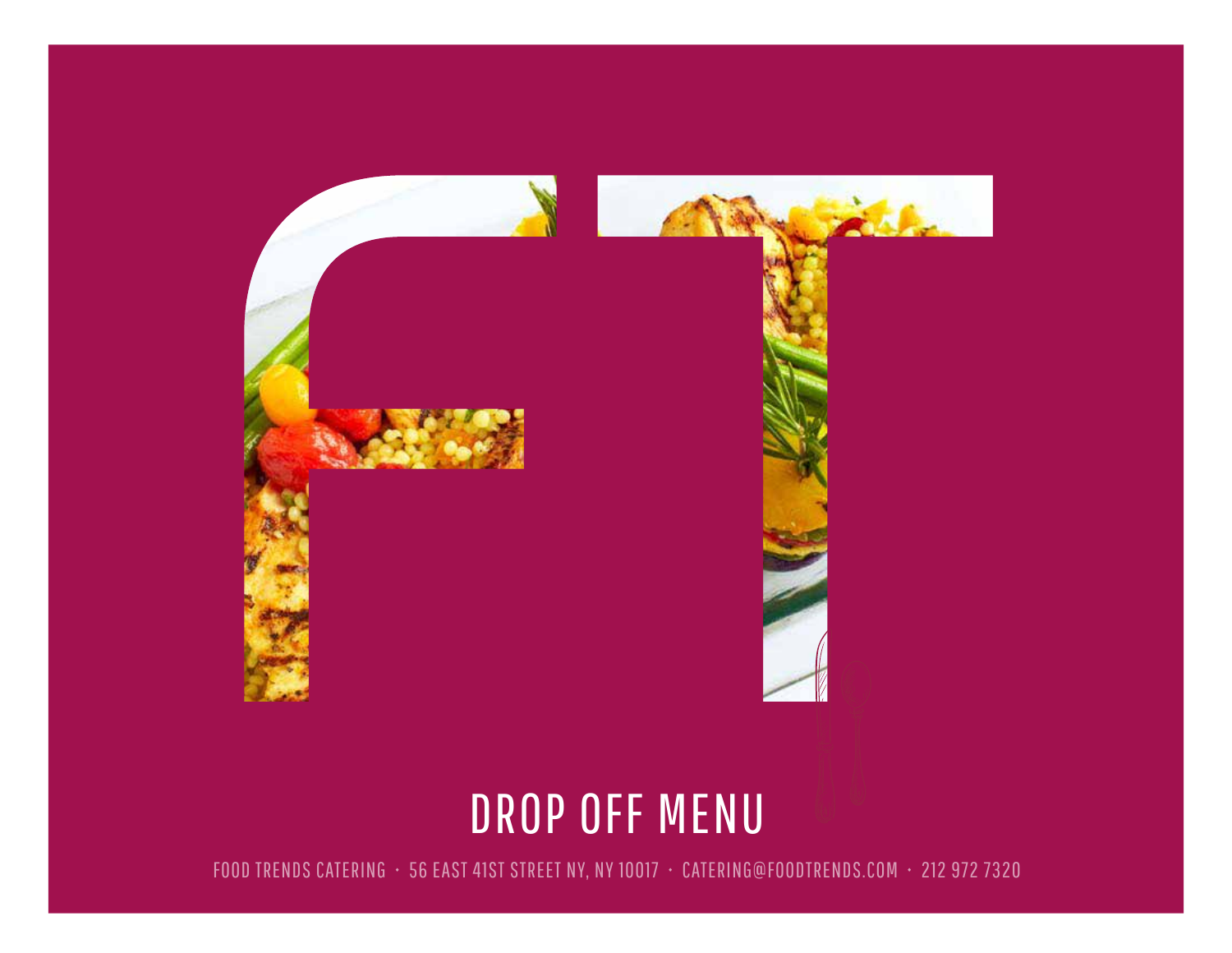### **BREAKFAST**

\$18.95

### PACKAGES

\$14.95

### EXECUTIVE BREAKFAST

**16 Person Minimum** 

- *Served with Cream Cheese, Sweet Butter & Preserves*
- Full Size Bagels & Mini Pastries Sliced Fruit • Orange Juice • Coffee Service
- 

*Substitutions: Mini Bagels & Mini Pastries (+\$1.00)*

#### EGGS & BACON

 $10$  Person Minimum *Served with Ketchup, Salt & Pepper*

- Scrambled Eggs Bacon
- Orange Juice or Coffee Service

#### BREAKFAST SANDWICHES (OR WRAPS)

 $10$  Person Minimum *Served with Ketchup, Salt & Pepper*

- Sandwiches or Wraps Filled with Eggs, Vegetables, Crispy Bacon and Cheese
- Sliced Fruit Coffee Service Orange Juice

| RIGHT START BREAKFAST |  |
|-----------------------|--|
|                       |  |

#### **16 Person Minimum** *Served with Cream Cheese, Sweet Butter & Preserves*

• "Energy" & Whole Wheat Bagels, Yogurt Loaves, Mufins and Multi-Grain Breads • Greek Yogurt & Granola • Sliced Fruit • Coffee Service

| \$11.95 NEW YORK BREAKFAST                                                                                             | \$15.95 |
|------------------------------------------------------------------------------------------------------------------------|---------|
| $\perp$ 10 Person Minimum<br>Served with Syrup, Sweet Butter & Preserves                                               |         |
| • Cinnamon Brioche French Toast or Buttermilk<br>Pancakes • Scrambled Eggs • Bacon<br>• Orange Juice or Coffee Service |         |
| \$17.95 RISE & SHINE                                                                                                   | \$19.95 |
| $\perp$ 10 Person Minimum<br>Served with Syrup, Sweet Butter & Preserves                                               |         |
| • Full Size Bagels & Mini Pastries<br>• Scrambled Eggs • Bacon • Griddled Potatoes                                     |         |

• Orange Juice or Coffee Service

*Substitutions: Mini Bagels & Mini Pastries (+\$1.00)*

### A LA CARTE

#### MINI BREAKFAST SANDWICHES (OR WRAPS) \$8.95 AM PANINI

**16 Person Minimum** 

*Served with Ketchup, Salt & Pepper*

• Miniature Sandwiches or Wraps Filled with Eggs, Vegetables, Crispy Bacon and Cheese

### BUTTERMILK PANCAKES

 10 Person Minimum | 2 Pieces Per Person *Served with Syrup, Sweet Butter & Preserves*

*Substitutions: Blueberry, Chocolate Chip, or Strawberry Pancakes (+\$1.00)*

#### 10 Person Minimum *Served with Ketchup, Salt & Pepper*

• Grilled Mini Paninis Filled with Eggs, Vegetables, Crispy Bacon & Cheese

#### \$8.95 FRESHLY BAKED BRIOCHE FRENCH TOAST \$9.95

 10 Person Minimum | 2 Pieces Per Person *Served with Syrup, Sweet Butter & Preserves*

#### MORNING BAKERY PLATTER  $16$  Person Minimum *Served with Cream Cheese, Sweet Butter & Preserves* • Assorted Full Size Bagels • Homemade Mini \$6.95 NOVA LOX & MINI BAGELS  $10$  Person Minimum

Muffins • Danishes • Croissants • Pastries

### JUST BAGELS (-\$1.50)

### YOGURT PARFAIT

#### $16$  Person Minimum

• Individual Cups of Yogurt Layered with Housemade Granola, Fresh Fruit and Berries

*Selection of Vanilla, Strawberry, Plain Greek (+\$1.00)*

### CHIA PUDDING SHOOTERS

- 10 Person Minimum | 2 per Person
- Choice of Chocolate With Bananas or Vanilla with Berries

### OVERNIGHT OATMEAL

#### $10$  Person Minimum

• Overnight Oats • Brown Sugar • Golden Raisins • Seasonal Berries

### MINI QUICHES (PER DOZEN)

- 2 Dozen Minimum *24-Hour Notice Required*
- Assortment of homemade egg & cheese, vegetable or lorraine

*Substitutions: Scrambled Egg Whites (+\$1.00), Turkey Bacon (+\$1.50), Gluten Free Wraps (+\$2.00)*

\$5.95

\$4.95

| $\perp$ 10 Person Minimum |        | $\perp$ 6 Person Minimum    |        |
|---------------------------|--------|-----------------------------|--------|
| SCRAMBLED EGGS            | \$4.95 | FRESH FRUIT SALAD (CHOPPED) | \$6.95 |
| SMOKED BACON              | \$4.95 | SLICED FRESH FRUIT          | \$6.95 |
| SAUSAGE                   | \$6.95 | <b>DANNON YOGURT</b>        | \$3.75 |
| <b>GRIDDLED POTATOES</b>  | \$4.95 | <b>GREEK YOGURT</b>         | \$3.95 |
|                           |        | <b>YOGURT LOAVES</b>        | \$5.75 |

### *Served with Cream Cheese, Cucumbers, Capers & Sliced Tomatoes*

A LA CARTE

• Nova Smoked Salmon • Mini Bagels

#### \$4.95 YOGURT, GRANOLA & FRUIT BAR \$8.95

**16 Person Minimum** 

• Yogurt • Homemade Raisin Granola • Seasonal Berries

*Selection of Vanilla, Strawberry, Plain Greek (+\$1.00)*

## SAVORY PLATTER

 $10$  Person Minimum

\$8.95

\$7.95

\$11.95

\$18.95

• Mini French toast sticks • Lox & dill sprig pumpernickel sandwich • Ham & brie on mini croissants • Assorted mini quiches

| <b>OATMEAL BAR</b> |  |
|--------------------|--|
|                    |  |

**10 Person Minimum** 

• Oatmeal Bar • Brown Sugar • Golden Raisins • Seasonal Berries

## \$30.00 MINI FRITATTA MUFFINS

- 10 Person Minimum | 2 per Person
- Assortment of bacon, vegetable, or egg and cheese

\$9.95

- 
-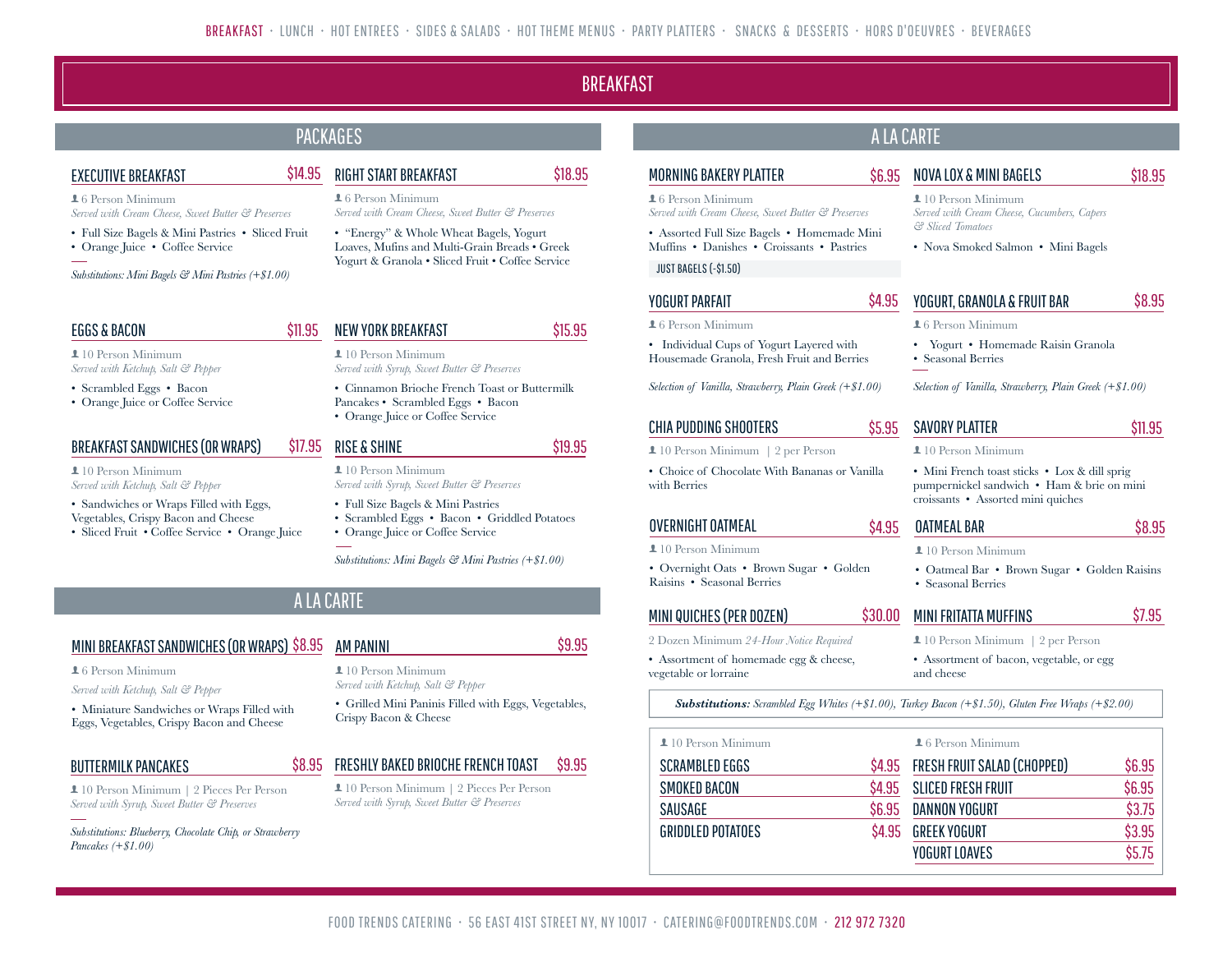LUNCH

### PACKAGES **1** 6 PERSON MINIMUM

#### EXPRESS LUNCH

- Sandwiches & Wraps garnished with chips
- Choice of One Side Dish

#### EXECUTIVE LUNCH

- Sandwiches & Wraps garnished with chips
- Choice of Two Side Dishes
- Dessert Platter or Sliced Fruit (+\$1.50)

\$15.95 WORKING LUNCH

- Sandwiches & Wraps garnished with chips • Choice of One Side Dish
- Dessert Platter or Sliced Fruit (+\$1.50)
- 

### BOARDROOM LUNCH

\$21.95

\$25.95

\$18.95

\$12.95

- Sandwiches & Wraps garnished with chips
- Choice of Two Side Dishes
- Dessert Platter
- Sliced Fruit

#### SANDWICHES (CONT.) CRISPY CHICKEN Crispy Chicken with Arugula, Tomatoes, Avocado and Chipotle Aioli \$12.95 RARE ROAST BEEF Rare Roast Beef with Lettuce, Tomatoes, Cheddar Cheese and Russian Dressing \$12.95 TUNA SALAD ON A ROLL Classic Tuna Salad with Mesclun & Tomatoes \$12.95 VEGETARIAN FOCCACIA ♣ Roasted Vegetables, Tomatoes, Fresh Mozzarella and Balsamic \$12.95

#### **FOOD TRENDS ORIGINALS**

| ROASTED TERIYAKI SALMON                                                          | \$17.95 | ACAPULCO BLT WRAP                                                                            | \$12.95 |
|----------------------------------------------------------------------------------|---------|----------------------------------------------------------------------------------------------|---------|
| Teriyaki Salmon with Mixed Greens & Tomatoes                                     |         | Fresh Roasted Turkey, Bacon, Avocado, Arugula,<br>Tomatoes and Honey Mustard                 |         |
| GRILLED JUMBO SHRIMP                                                             | \$17.95 | THAI GRILLED CHICKEN WRAP.                                                                   | \$12.95 |
| Grilled Jumbo Shrimp with Green Leaf Lettuce<br>and Chipotle Aioli               |         | Grilled Chicken Breast, Julienne Vegetables and<br>Sesame-Peanut Dressing                    |         |
|                                                                                  |         |                                                                                              |         |
| TRENDS VEGGIE WRAP ♣                                                             | \$12.95 | TARRAGON CHICKEN SALAD ON A ROLL 2 \$12.95                                                   |         |
| Julienne of Cucumbers & Carrots with Avocado,<br>Tomatoes, Mixed Greens & Hummus |         | Classic Chicken Salad with Mixed Greens and<br><b>Tomatoes</b>                               |         |
| BEEF CHATEAUBRIAND                                                               | \$17.95 | <b>CALIFORNIA WRAP</b>                                                                       |         |
| Beef Chateaubriand, Baby Field Greens and<br>Wasabi Aioli                        |         | Grilled Chicken, Mixed Greens, Oven Roasted<br>Peppers, Avocado, Tomatoes and Ranch Dressing | \$12.95 |
| GRILLED EGGPLANT HUMMUS WRAP ♣                                                   | \$12.95 | ARTICHOKE "CRAB CAKE"                                                                        | \$12.95 |

### BOXES **10 PERSON MINIMUM**

### LUNCHBOX PLUS (SEE "COVID BOXED OPTIONS MENU" FOR MORE CHOICES)

\$21.95

• Sandwich or Wrap in Assorted Flavors • Choice of Salad Side Dish or Pasta • Bag of Potato Chips

• Whole Fruit or Chocolate Chip Cookie

ADD 1 SIDE DISH (+\$4.00)

### SANDWICHES **1** 6 PERSON MINIMUM

\$12.95

\$12.95

### **THE CLASSICS**

### CLASSIC ITALIAN

Aged Prosciutto, Peppered Salami, Roasted Red Peppers, Arugula & Grana Padana

### GRILLED CHICKEN

Grilled Chicken Breast with Mixed Greens, Tomatoes and Provolone

### EGG SALAD

Classic Dill Egg Salad with Arugula Mixed Greens and Tomatoes

Fresh Roasted Turkey with Maple Apple Slaw & Havarti Cheese

FRESH ROASTED TURKEY

CHICKEN CAESAR WRAP \$12.95

#### Grilled Chicken Breast with Lettuce, Peppers, Parmesan and Caesar Dressing

#### \$12.95 FRESH MOZZARELLA & TOMATO \$12.95

Fresh Mozzarella, Tomatoes, Basil & Pesto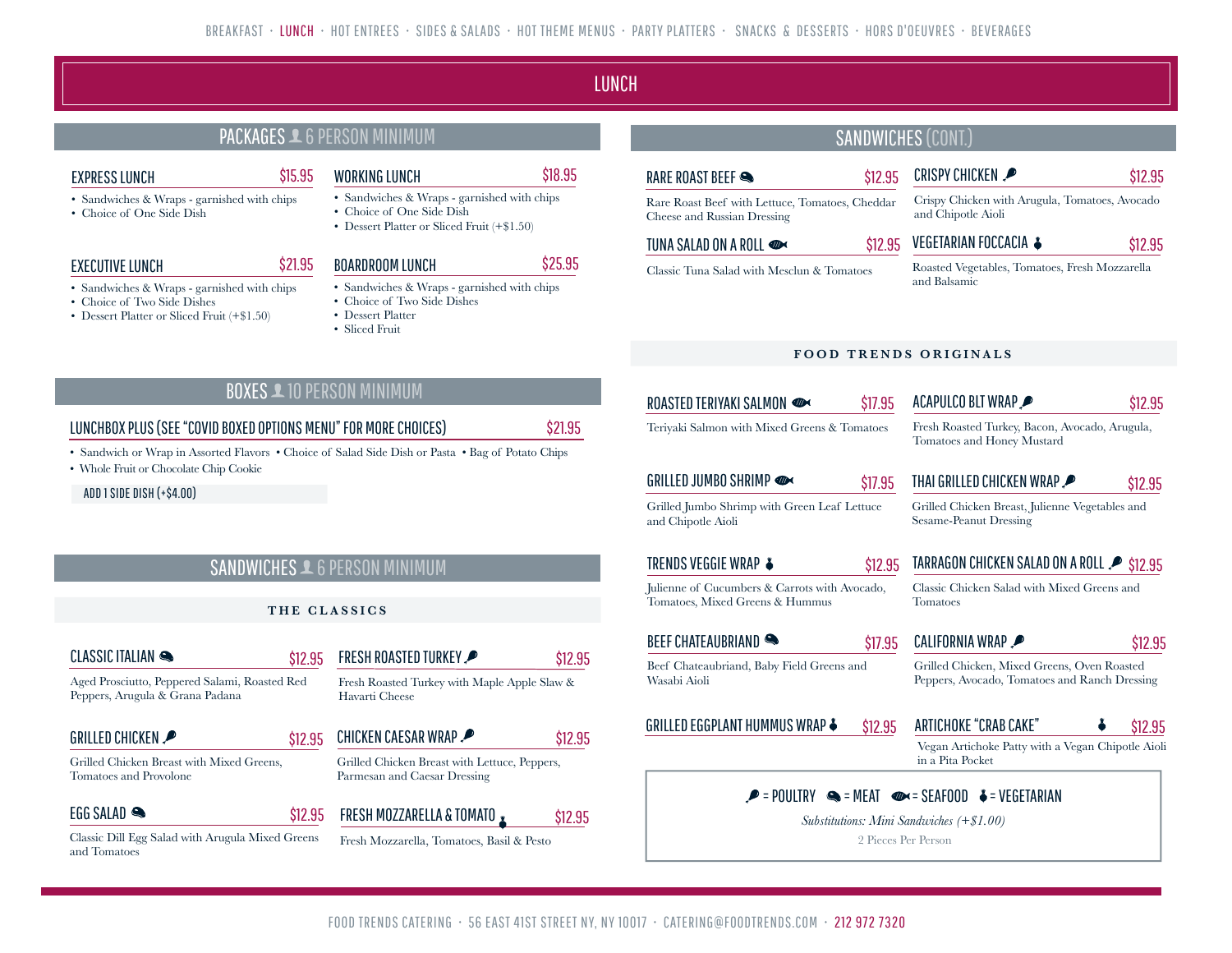### LUNCH LUNCH

\$14.95

\$14.95

\$14.95

\$14.95

\$14.95

### PANINIS **10 PERSON MINIMUM**

 $01115$ 

| SUUIH UF IHE BURDER                                                           | \$14.95 | LLUB P                                                                                    | S14.: |
|-------------------------------------------------------------------------------|---------|-------------------------------------------------------------------------------------------|-------|
| Grilled Chicken Breast, Oven Roasted Peppers<br>and Onions, Cheddar and Salsa |         | Grilled Chicken Breast, Tomatoes, Crispy<br>Bacon and Brie                                |       |
| <b>CHICKEN PARMESAN</b>                                                       | \$14.95 | CAPRIS P                                                                                  | S14.: |
| Chicken Cutlet, Basil, Fresh Mozzarella and<br>Classic Tomato Sauce           |         | Oven Roasted Chicken Breast, Roasted Peppers,<br>Arugula, Basil, Fresh Mozzarella & Pesto |       |
| CHIPOTLE TURKEY                                                               | \$14.95 | PHILLY CHEESE STEAK                                                                       | S14.: |
| Roasted Turkey, Arugula, Provolone Cheese and<br>Chipotle Aioli               |         | Roasted Beef, Peppers, Onions and Provolone<br>Cheese                                     |       |
| <b>ITALIANO</b>                                                               | \$14.95 | VEGETARIAN ↓                                                                              | S14.: |
| Capicola Ham, Prosciutto, Salami,<br>Roasted Peppers and Provolone            |         | Baby Spinach, Tomatoes, Fresh<br>Mozzarella and Pesto                                     |       |

### EGGPLANT MILANESE

SOUTH OF

Oven Roasted Eggplant, Melted Tomatoes and Fresh Mozzarella with Classic Marinara

 $\mathcal{P}$  = POULTRY  $\mathcal{Q}$  = MEAT  $\mathcal{Q}$  = SEAFOOD  $\mathcal{L}$  = VEGETARIAN

2 Pieces Per Person



### PROUDLY SERVING ELI ZABAR BREAD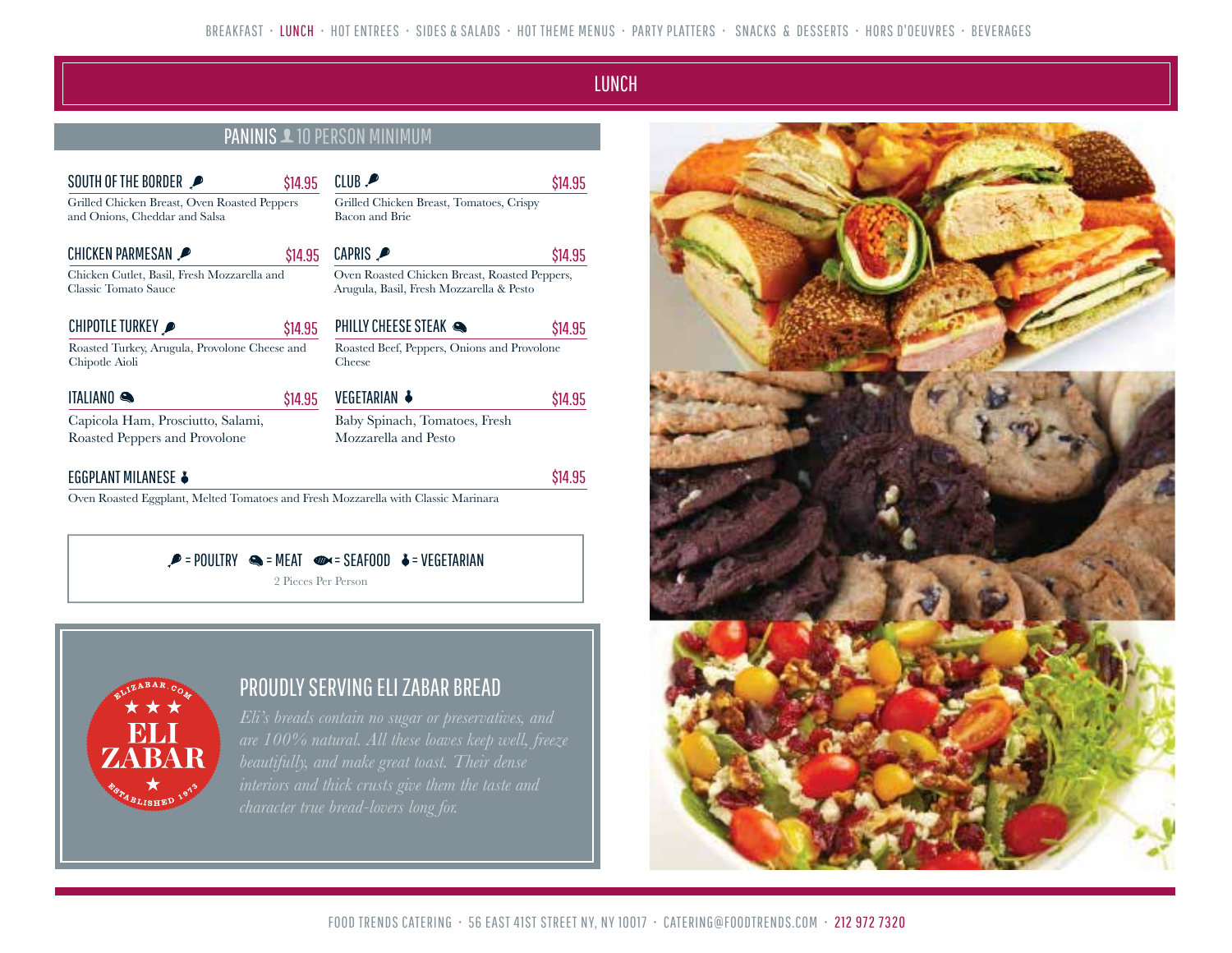## **HOT ENTREES**

\$29.95

\$26.95

### PACKAGES **10 PERSON MINIMUM**

*All entrées are available hot in chafers or at room temperature on platters. A la carte entrée packages available upon request.*

### SINGLE ENTRÉE PACKAGE

• One Protein • Two Side Dishes • Dessert Platter • Add Bread (+2.50) • Add Salad (+5.50)

### DOUBLE ENTRÉE PACKAGE

• Two Proteins • Two Side Dishes • Dessert Platter • Add Bread (+2.50) • Add Salad (+5.50)

Extra Protein (+\$5.00)

### FEATURED ENTREES - INQUIRE FOR MORE CHOICES

### **CHICKEN**

- Citrus and Herb Grilled Chicken Breast
- Chicken Piccata
- Chicken Parmesan
- Chicken Rollatini
- Apple, Sage, and Gouda Stuffed Chicken
- Chicken Francese
- Stuffed Chicken with Sundried Tomato & Mozzarella

### BEEF (+\$5.00)

- Herb-Seasoned Beef Chateaubriand With Sautéed Wild Mushrooms
- Roasted Beef Chateaubriand With Horseradiah Crème and Crispy Onions
- Roasted Beef Chateaubriand with Tri-Color Baby Potatoes
- Meat Lasagna (no upcharge)

### SEAFOOD (+\$5.00)

- Mustard Crusted Salmon
- Teriyaki Salmon
- Crabcakes • Halibut with..... (Premium)
- Chilean Sea Bass with.... (Premium)
- Poached Salmon with Cucumber Dill Sauce • Miso Glazed Cod
- Filet of Sole with Lemon & Capers
- Shrimp Scampi

### VEGETARIAN

- Roasted Portobello Mushroom Caps Stuffed With Quinoa and Diced Vegetables
- Vegetable Three-Layer Lasagna With Roasted Zucchini, Squash, Egglplant and Tomatoes With Melted Fresh Mozzarella and Parmesan
- Grilled Tofu with Seasonal Vegetables
- Eggplant Parmesan
- Heart of Palm "Crabcake"
- Sweet Potato w/ Kale, Crispy Chickpeas & Tahini

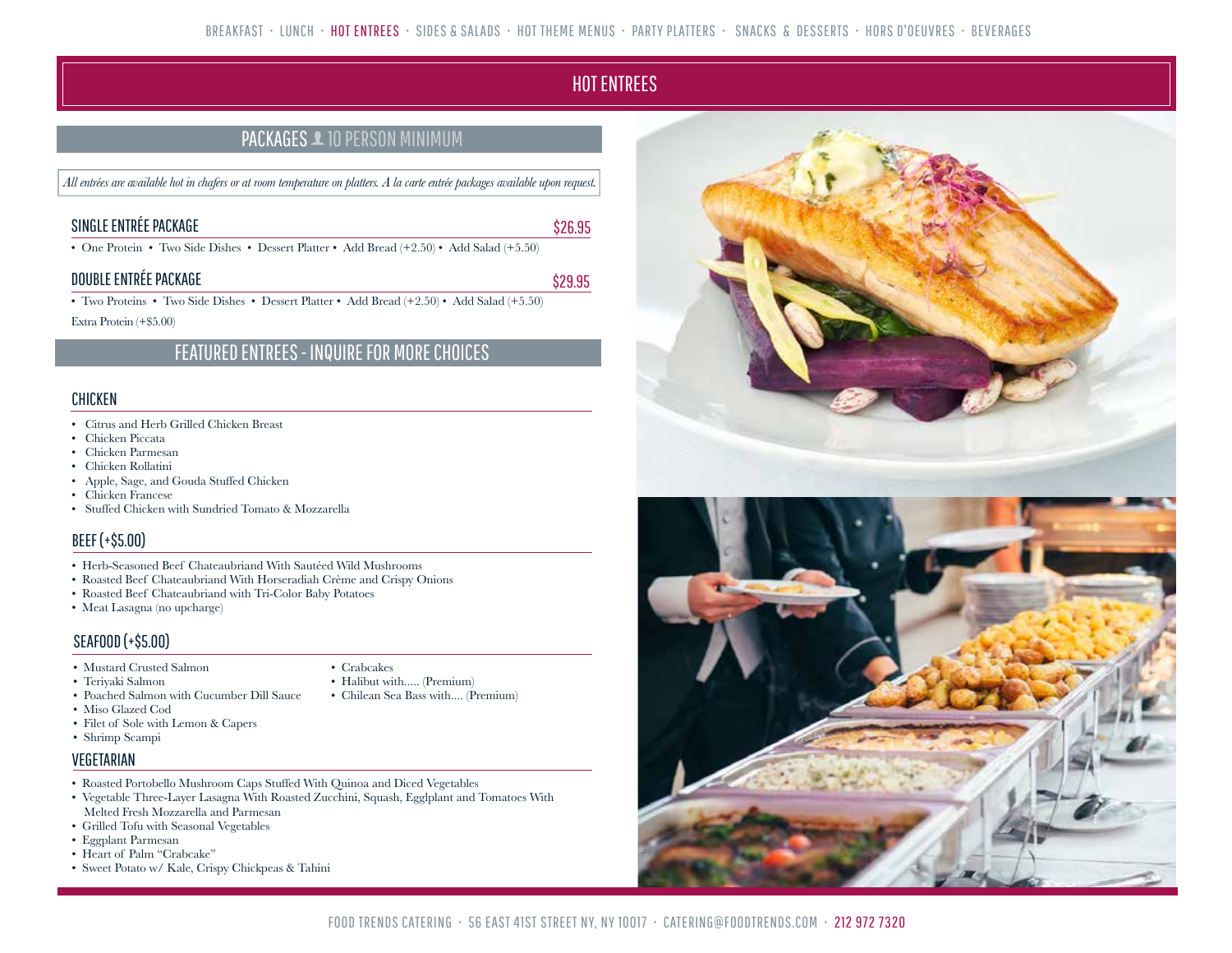### SIDES & SALADS

\$6.95

\$6.95

\$6.95

\$6.95

\$6.95

\$10.95

### SALADS  $\triangle$  6 PERSON MINIMUM

*Chicken (+\$5.00), Beef Chateau (+\$6.00), Shrimp (+\$7.00)*

PARADISE SALAD

CTIRUS SALAD

**GREEK SALAD** 

\$6.95 CAESAR SALAD

Leaves and Feta Cheese

Shaved Parmesan

\$6.95 TOMATO & MOZZARELLA

Baby Field Greens, Grape Tomatoes, Sundried Cranberries, Caramelized Walnuts and Feta Cheese

Baby Field Greens, Apples, Oranges, Grapes and Goat Cheese Rolled in Crushed Walnuts

Romaine Hearts, Red and Green Peppers, Cucumbers, Tomatoes, Red Onions, Olives, Grape

| <b>TOSSED SALAD</b>                                                                            | \$6.95 |
|------------------------------------------------------------------------------------------------|--------|
| Baby Field Greens, Grape Tomatoes, Carrots and<br>Cucumbers                                    |        |
| <b>CHOPPED SALAD</b>                                                                           | \$6.95 |
| Romaine, Diced Hot House Cucumbers, Diced<br>Tomatoes, Roasted Corn, Diced Peppers and Avocado |        |
| SPINACH SALAD                                                                                  | \$6.95 |
| Baby Spinach with Oranges, Croutons and                                                        |        |

Baby Spinach with Oranges, Croutons and Herbed Goat Cheese

Baby Arugula with Beets, Ricotta Salata and Caramelized Walnuts

ASIAN SLAW

COBB SALAD

Julienne of Napa Cabbage, Red Cabbage, Scallions and Sesame Seeds

Cherry Tomatoes, Hot House Cucumbers, Ciliegine Mozzarella and Fresh Basil

Romaine Hearts, Homemade Croutons and

*All Starches Served Hot or at Room Temperature*

STARCHES **1** 6 PERSON MINIMUM

| BOWTIE PASTA SALAD                                                      | \$6.95 | CREAMY ORECCHIETTE PASTA SALAD                                          | \$6.95 |
|-------------------------------------------------------------------------|--------|-------------------------------------------------------------------------|--------|
| Grape Tomatoes, Baby Arugula, Fresh Mozzarella<br>and Sundried Tomatoes |        | Roasted Garlic, Peas, Shitake Mushrooms,<br>Arugula and Parmesan Twills |        |
| WILD MUSHROOM PASTA SALAD                                               | \$6.95 | FUSILLI PASTA SALAD                                                     | \$6.95 |
| Caramelized Shallots, Roasted Vegetables and<br>Basil                   |        | Roasted Peppers, Black Olives, Sundried<br>Tomatoes and Homemade Pesto  |        |
| ORZO PASTA SALAD                                                        | \$6.95 | TORTELLINI PASTA SALAD                                                  | \$6.95 |
| Spinach, Garden Vegetables and Feta Cheese                              |        | Broccoli and a Sundried Tomato Dressing                                 |        |
| ASIAN NOODLES                                                           | \$6.95 | ROASTED ROSEMARY RED POTATOES                                           | \$6.95 |
| Julienne Vegetables and Sesame Dressing                                 |        |                                                                         |        |
| QUINOA WITH CUCUMBERS, PEPPERS<br>AND FRESH HERBS                       | \$6.95 | <b>CHIPOTLE ROASTED POTATO SALAD</b><br>TOPPED WITH CRISPY ONIONS       | \$6.95 |
| <b>BALSAMIC GLAZED ROASTED SWEET POTATOES \$6.95</b>                    |        | WILD RICE & WHITE RICE WITH CRANBERRIES                                 | \$6.95 |

\$6.95

\$6.95

Chopped Tomatoes, Crispy Bacon, Avocado, Sliced Egg and Grilled Chicken

### VEGETABLES **1** 6 PERSON MINIMUM

| <b>GRILLED SEASONAL VEGETABLES WITH</b><br>A BALSAMIC DRIZZLE  | \$6.95 | <b>BABY ROASTED SEASONAL</b><br><b>VEGETABLES</b>     | \$6.95 |
|----------------------------------------------------------------|--------|-------------------------------------------------------|--------|
| MIDDLE EASTERN SPICED CAULIFLOWER<br>WITH CARAMELIZED SHALLOTS | \$6.95 | SAUTÉED STRING BEANS TOPPED WITH<br><b>LEMON ZEST</b> | \$6.95 |
| LEMON GRILLED ASPARAGUS                                        | \$6.95 | SAUTÉED BABY BOK CHOY                                 | \$6.95 |

SPINACH BLANCHED WITH FRESH GARLIC AND EXTRA VIRGIN OLIVE OIL

SAUTÉED JULIENNED VEGETABLES Carrots, Squash and Zucchini

*All Vegetables Served Hot or at Room Temperature*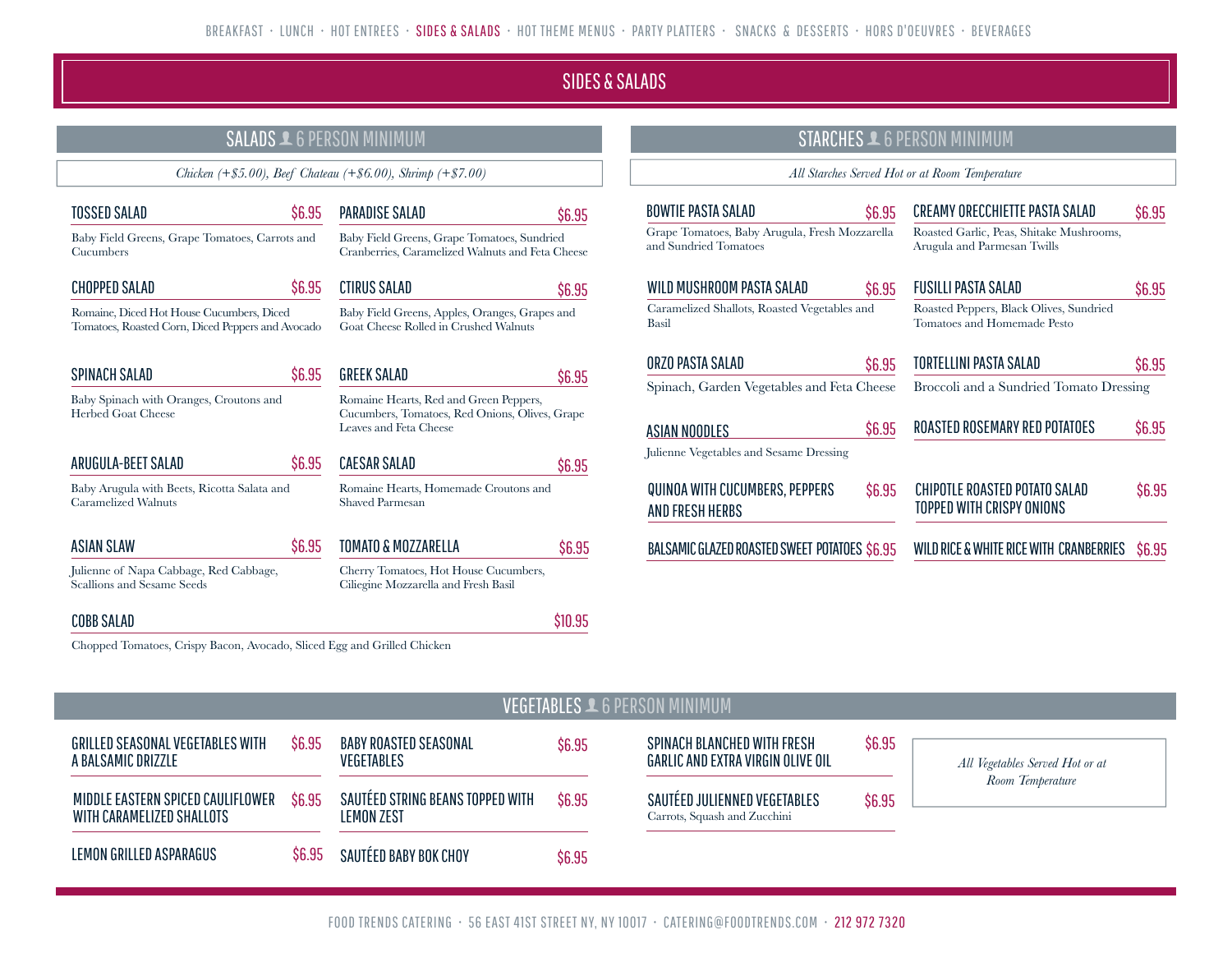## HOT THEME MENUS

### 24-HOUR NOTICE **1** 10 PERSON MINIMUM

#### *Served Hot in Chafers*

### MEXICAN FIESTA

- Make Your Own Tacos and Fajitas: Chicken & Beef
- Yellow Rice & Refried Beans
- Chopped Salad Romaine, Diced Hot House Cumbers, Diced Tomatoes, Roasted Corn, Diced Peppers and Avocado
- Shredded Cheese, Chopped Tomatoes & Lettuce
- Corn Chips with Guacamole and Salsa
- Dessert Platter

### MEDITERRANEAN 8 8 \$28.95 AMERICAN 8 \$28.95

- Citrus Marinated Chicken with Artichokes, Olives and Tomatoes
- Herb-Crusted Tilapia with a Lemon Drizzle
- Israeli Couscous with Roasted Vegetables
- Roasted Baby Mushrooms
- Mediterranean Salad Romaine Hearts, Red and Green Peppers, Cucumbers, Tomatoes, Red Onions, Olives, Grape Leaves and Feta Cheese
- Homemade Pita Bread and Pita Chips with Hummus
- Sliced Fruit Dessert Platter

### GREEK

- Grilled Chicken Kebobs and Grilled Shrimp Kebobs with Dill Yogurt Cucumber Sauce
- Spanakopita Triangles
- Lemon Orzo with Arugula and Grape Tomatoes
- Seasonal Grilled Vegetables

### **8 \$25.95 ITALIAN-PALERMO**

8 8 \$28.95

### 8 \$29.95

- Chicken Parmigiana, Chicken Piccata, or Chicken Rollatini with Asparagus and Sundried Tomatoes
- Pasta a la Vodka, Baby Peas & Melted Tomatoes
- Tri-Color Cheese Tortellini
- Fresh Mozzarella, Tomatoes and Basil with a Balsamic Drizzle
- Dessert Platter Italian

AMERICAN

- Mini Hamburgers on Brioche Buns with Traditional Trimmings
- BBQ Grilled Chicken or Chicken Fingers
- Mayo-Based Cole Slaw or Vinegar-Based Cole Slaw • Roasted Red Potato Salad with Chipotle
- Dressing and Crispy Onions • Tossed Salad - Baby Field Greens, Grape Tomatoes,
- Carrots & Cucumbers
- Dessert Platter with Mousse Cups

### 8 \$28.95

- Greek Salad Romaine Hearts, Red and Green Peppers, Cucumbers, Tomatoes, Red Onions, Olives, Grape Leaves and Feta Cheese
- Homemade Pita & Pita Chips w/ Hummus
- Dessert Platter with Baklava

### **JAPANESE**

- Chicken Skewers w/ Sesame Peanut Dipping Sauce
- Assorted Sushi Rolls Including California, Vegetable, Etc. or Ginger Glazed Salmon Teriyaki
- Asian Noodles with Julienne Vegetables
- Asian Slaw–Julienne of Napa Cabbage, Red Cabbage, Scallions & Sesame Seeds
- Dessert Platter with Fruit Tarts

### FRENCH

- Chicken Française with Capers and Roasted Mushrooms
- Tilapia Provençal with Julienne Vegetables
- Roasted Red Potatoes
- 
- Oranges, Grapes and Goat Cheese Rolled in Crushed Walnuts
- 
- Assorted Dessert with Mini Éclairs, Napoleons and Fruit Tarts

### **8 8 \$29.95 THAI**

#### • Lemongrass Marinated Grilled Chicken with Mango Relish

- Vegetable Spring Rolls with Sweet Chili Sauce
- 
- Tomatoes, Carrots and Cucumbers
- Dessert Platter

### **8 \$28.95 MIDDLE EASTERN**

#### • Falafel

- Chicken Shwarma Grilled Chicken Marinated with Lemon and Spices or Beef Shwarma - Grilled Steak Marinated with Lemon and Spices
- Tahini, Hummus and Yogurt Dressing
- Israeli Chopped Salad
- Homemade Pita and Pita Chips with Hummus
- Cut-Up Watermelon
- Assorted Cookies and Brownies

 $\bullet$  = SERVED HOT  $\bullet$   $\bullet$   $\bullet$  = SERVED HOT & ROOM TEMPERATURE



- 
- 
- 
- 
- Green Beans with Lemon Zest
- Citrus Salad Baby Field Greens, Apples,
- Assorted Breads and Rolls
- 
- Asian Noodles with Vegetables
- Tossed Salad Baby Field Greens, Grape
- 

8 \$27.95

8 \$28.95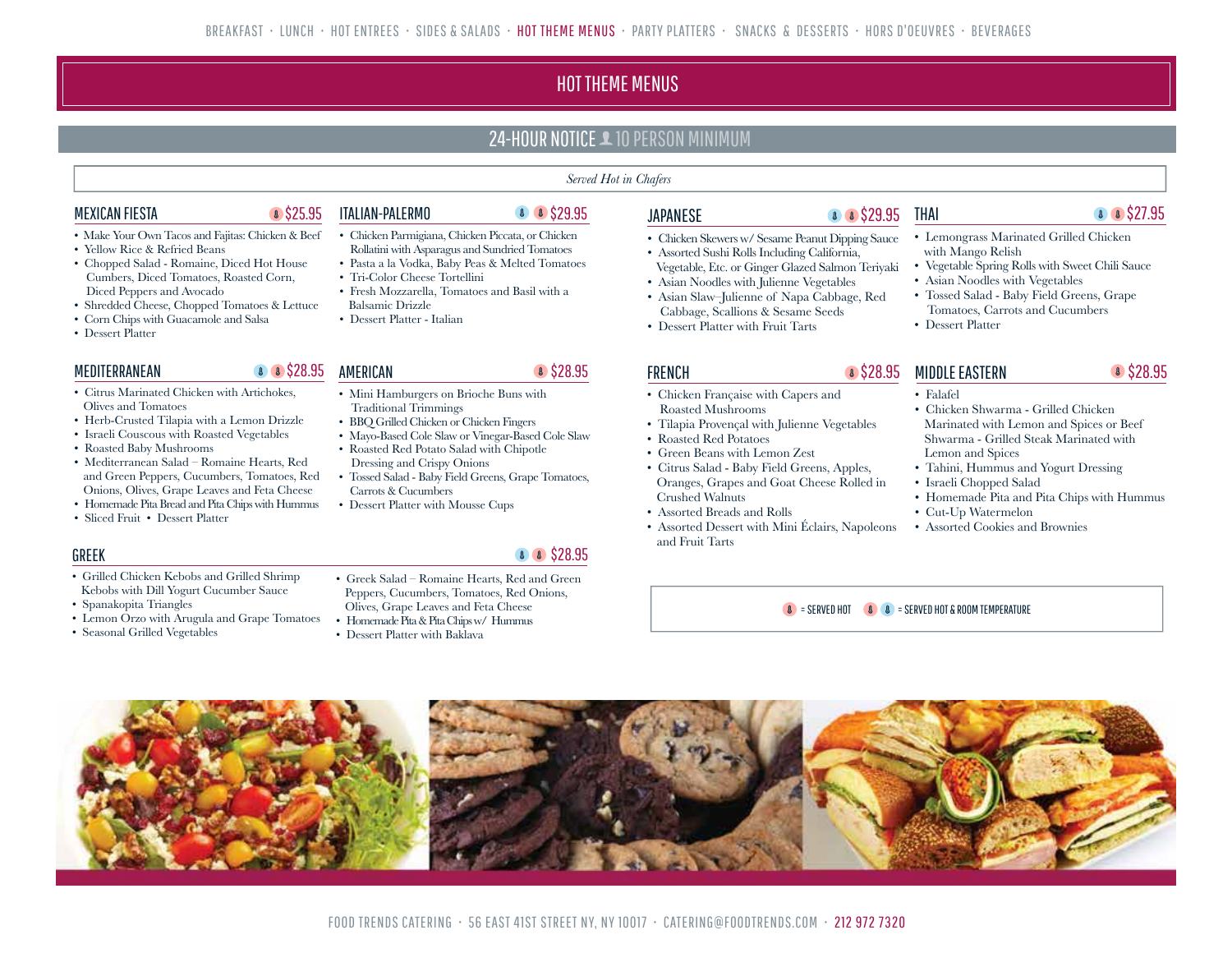### PARTY PLATTERS

### 24-HOUR NOTICE

### VEGETABLE CRUDITÉ

CHEESE & CRACKERS PLATTER \$10.95

10 Person Minimum

Seasonal Fresh Vegetables Served with Hummus & Herb Dipping Sauce

#### ANTIPASTO

**1**10 Person Minimum *Served with Herb Cheese Spread, Assorted Crackers and Flatbreads*

Genoa Salami, Prosciutto, Capicola, Ciliegine Mozzarella, Olive Trio, Pepperoncini and Marinated Mushroom and Artichokes

### ANTIPASTO & CHEESE MIXED PLATTER

#### **1** 10 Person Minimum

Selection of imported & domestic cheeses paired alongside hand sliced cured meats. Served with crusty breads, crackers, seasonal fruits, and nuts.

\$7.95

### FAR EAST

\$225 SMALL / \$275 LARGE

\$225 SMALL / \$275 LARGE

Small Basket | **1** Serves 10-15 People Large Basket | **1** Serves 16-22 People

• Soy Glazed Grilled Shrimp Skewers, Curried Chicken Skewers, Spring Rolls, and Vegetable Sushi Rolls • Served with Pickled Ginger, Wasabi & Ginger Soy Dipping Sauce

### TUSCANY

Small Basket | **1** Serves 10-15 People Large Basket | **1** Serves 16-22 People

• Lemon Basil Shrimp Skewers, Rosemary Garlic Chicken Skewers, Baby Mozzarella, Roasted Vegetables

• Served with Trio of Olives, Sundried Tomatoes Accompanied by Olive Tapenade & Red Pepper Coulis

### **SOUTHWEST**

### \$100 SMALL / \$145 LARGE

**Small Basket | 1 Serves 10-15 People Large Basket | 1 Serves 16-22 People** 

• Mini Four-Cheese Quesadillas, Guacamole and Salsa in Red & Yellow Peppers and Assorted Corn Chips

### MEDITERRANEAN

### \$100 SMALL / \$145 LARGE

**Small Basket | 1 Serves 10-15 People Large Basket | 1 Serves 16-22 People** 

- Rosemary Chicken Skewers, Hummus, Yogurt Dip, Kalamata Olives & Roasted Zucchini
- Accompanied by Pita Chips and Pita Wedges

### SUSHI (24-HOUR NOTICE)

### \$225 SMALL / \$300 LARGE

Small Basket | **1** Serves 10-15 People Large Basket | **1** Serves 16-22 People

- Assorted Sushi Rolls Include California, Spicy Tuna and Vegetarian
- Accompanied by Pickled Ginger, Wasabi and Soy Sauce

### AMERICAN

### \$225 SMALL / \$300 LARGE

**Small Basket | 1** Serves 10-15 People Large Basket | 1 Serves 16-22 People

- BBQ Brisket on Butter Brioche, Mini Beef Frankfurters and Chicken Fingers
- Served with Homemade Potato Chips & Onion Dip, Stone Ground Mustard and Ketchup



### FOOD TRENDS CATERING • 56 EAST 41ST STREET NY, NY 10017 • CATERING@FOODTRENDS.COM • 212 972 7320

## 10 Person Minimum

*Served with Crusty Breads & Crackers*

Selection of Imported & Domestic Cheeses Garnished with Dried Fruit & Nuts

#### ARTISANAL CHEESE PLATTER \$14.95

#### **1**10 Person Minimum *Served with Crusty Breads & Crackers*

Selection of Artisanal Imported & Domestic Cheeses Garnished with Dried Fruit & Nuts

\$15.95

\$15.95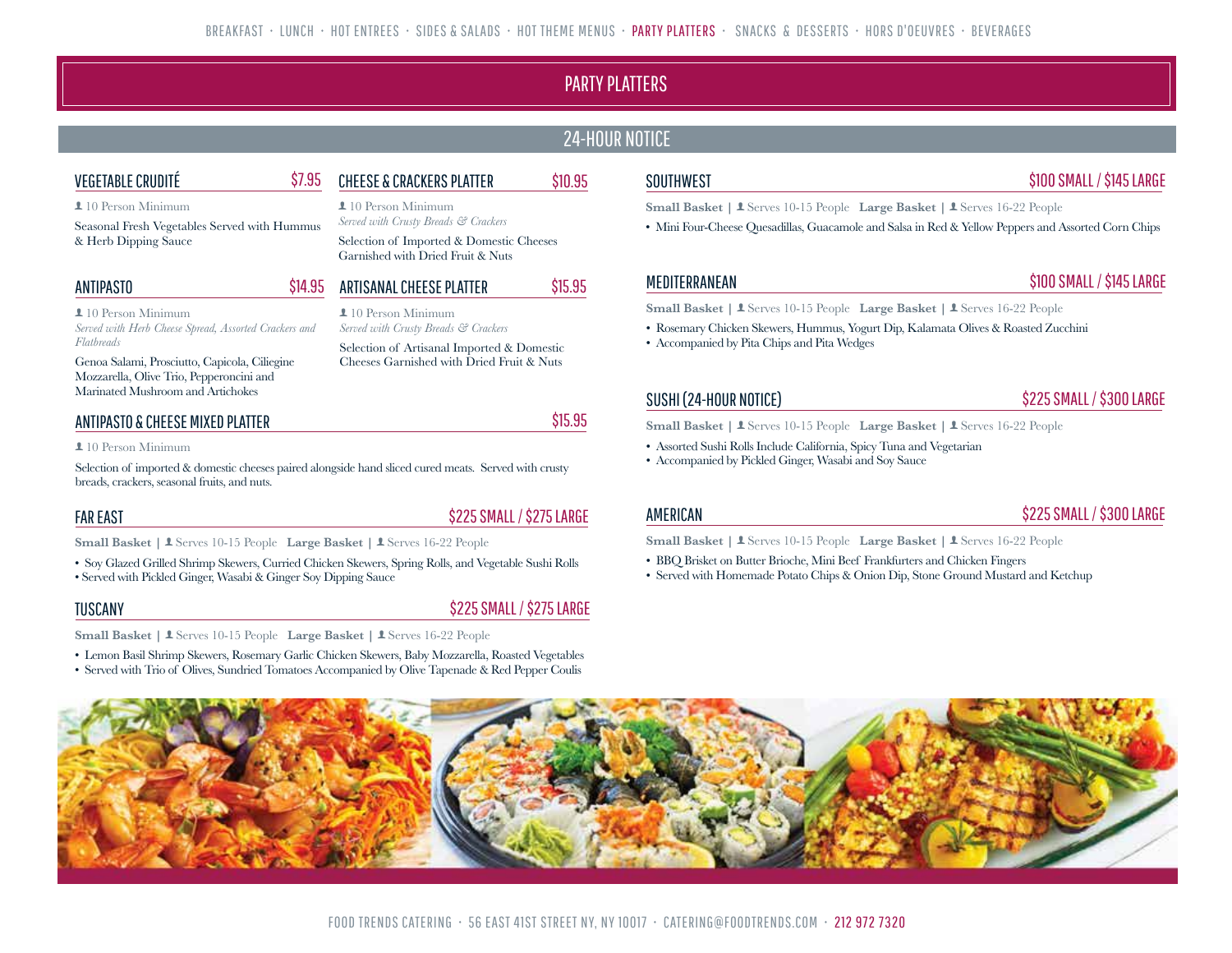### SNACKS & DESSERTS

#### HOMEMADE POTATO CHIPS S2.95 SEASONAL WHOLE FRESH FRUIT **1**10 Piece Minimum Seasonal Variety of Whole Fresh Fruit \$2.00 FRESH FRUIT SKEWERS  $10$  Piece Minimum May Include Pineapple, Assorted Melons, Assorted Berries and Grapes (Items May Change Due to Seasonality) \$2.95 SNACKS DESSERTS HOMEMADE CHIPS AND DIP  $16$  Person Minimum *Selection of Chips and a Dip* • Chip Selection: Homemade Potato, Pita Chips, Tortilla Chips • Dip Selection: Guacamole (+\$1.00), Hummus, French Onion, Salsa \$5.95 CHIPS TRIO **1**10 Person Minimum • Homemade Potato, Pita Chips and Tortilla Chips • Served with: Hummus, French Onion and Salsa *Optional Addition: Guacamole (+\$2.75)* \$7.95 SNACK MIX 20 Piece Minimum \$3.00/PIECE SPICED POPCORN BOWL 10 Person Minimum \$2.50 INDIVIDUAL BAG OF CHIPS \$2.50

Assorted Individually Packed Chips, Granola Bars, Pretzels, Goldfish Crackers, Rice Crispy

### MIXED NUTS BOWL

Treats, Candy

**16 Person Minimum** 

Flavor Selection: Regular, Garlic Parmesan, Cinnamon Sugar, Old Bay

\$5.95 CHOCOLATE DRIZZLED PRETZELS BOWL \$2.95

**1**10 Person Minimum

## DESSERT PLATTER

**16 Person Minimum** 

Assortment of Homemade Cookies, Brownies, and Mini-Pastries

*Optional Addition: Mousse Shooters (+\$2.00)*

### DOLCE PLATTER

#### $16$  Person Minimum

Assortment of Cannolis, Fruit Tarts, Cream Puffs, Pecan Tarts and Chocolate Dipped Strawberries

### MINI MOUSSE SHOOTERS

6 Person Minimum | 2 Per Person

Assortment of Mini Mouse Shooters with Flavors to Include Chocolate Mousse, Lemon Meringue, Raspberry Pistachio, Tiramisu

### FRESH FRUIT SALAD

**16 Person Minimum** 

Selection of Seasonal and Tropical Fruit & Berries

### \$8.95 CHOCOLATE LOVERS PLATTER \$8.95

Assortment of French Butter Cookies, Jam Prints, Raspberry Nero Cookies, Biscotti, Ginger Snaps and Peanut Butter Cookies

 $16$  Person Minimum

Chocolate Dipped Cookies, Chocolate Drizzled Popcorn, Chocolate Dipped Pretzels, M & Ms and Chocolate Dipped Strawberries

### \$7.95 CHOCOLATE DIPPED STRAWBERRIES \$36/DOZEN

1 Dozen Minimum

Hand Dipped and Drizzled in Dark Chocolate

| <b>MINI CUPCAKES</b> | \$18/D0ZEN |
|----------------------|------------|
| 1 Dozen Minimum      |            |

| SLICED SEASONAL FRESH FRUIT | \$6.95 |
|-----------------------------|--------|
|                             |        |

 $16$  Person Minimum

\$6.95



### \$6.95 FRENCH COOKIES

**16 Person Minimum** 

\$6.95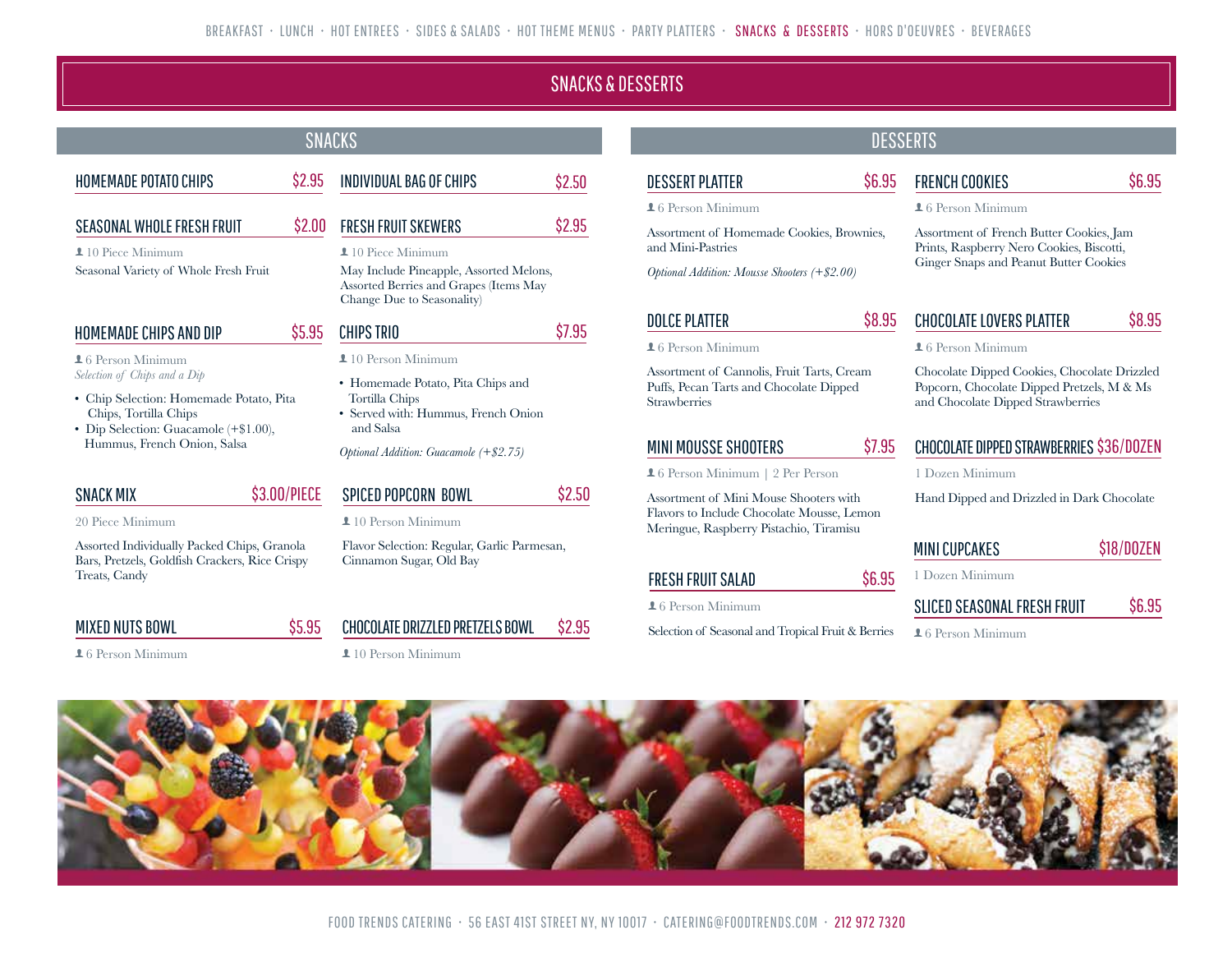### HORS D'OEUVRES

|                                                                                                                                                                                                                 |      | POULTRY                                                                                                                    |      |                                                                                                           | <b>MEAT</b> |                                                                                                 |      |
|-----------------------------------------------------------------------------------------------------------------------------------------------------------------------------------------------------------------|------|----------------------------------------------------------------------------------------------------------------------------|------|-----------------------------------------------------------------------------------------------------------|-------------|-------------------------------------------------------------------------------------------------|------|
|                                                                                                                                                                                                                 |      | 2 Dozen Minimum   Priced Per Dozen   24-Hour Notice Required.                                                              |      |                                                                                                           |             | 2 Dozen Minimum   Priced Per Dozen   24-Hour Notice Required.                                   |      |
| <b>BUFFALO CHICKEN MEATBALLS</b>                                                                                                                                                                                |      | \$33 CHICKEN PAELLA IN A MINIATURE POT                                                                                     | \$42 | ASIAN BEEF RICE PAPER ROLLS                                                                               | \$30        | <b>BACON WRAPPED DATES</b>                                                                      | S36  |
| Shredded chicken mixed with seasonal vegetables<br>Stuffed with Blue Cheese and Caramelized<br>& saffron rice in a miniature paella pot.<br>Onions                                                              |      | Sliced beef & seasonal julienned vegetables,<br>wrapped in rice paper accompanied by a zesty<br>chimchurri sauce<br>mousse |      | Honeyed dates wrapped in smoked bacon,<br>brimming with a creamy mild bleu cheese                         |             |                                                                                                 |      |
| MOROCCAN CHICKEN SALAD                                                                                                                                                                                          |      | SESAME NOODLES WITH CHICKEN                                                                                                | \$39 |                                                                                                           |             |                                                                                                 |      |
| Seasoned, choped chicken salad on an edible                                                                                                                                                                     |      | Asian sesame noodles, mixed with shredded                                                                                  |      | <b>BBQ BEEF BRISKET</b>                                                                                   | \$39        | <b>BEEF CHATEAU CROSTINI</b>                                                                    | \$36 |
| cracker spoon or cone, sprinkled with coconut<br>flakes                                                                                                                                                         |      | chicken & julienne vegetables, garnished with<br>chives and sesame seeds, and served in miniature<br>take out boxes        |      | Primal cut, slow roasted beef brisket topped<br>with crispy Asian slaw on a miniature buttered<br>brioche |             | Thick cut, tenderloin filet upon toasted Italian<br>bread, garnished with crispy onions strings |      |
| <b>BBQ PULLED CHICKEN ON BRIOCHE</b>                                                                                                                                                                            |      | \$36 GRILLED CHICKEN SATAY                                                                                                 | \$30 | MINI PHILLY CHEESESTEAKS                                                                                  | \$39        | MINI REUBEN SANDWICH                                                                            | \$39 |
| 12 hour braised, pulled chicken smother in our<br>Grilled Chicken Skewers with a Peanut Sesame<br>homemade barbeque sauce and topped with<br>Dipping Sauce<br>crispy Asian slaw on a miniature buttered brioche |      | Traditionally chopped, cheesesteak in<br>miniature, buttered brioche rolls<br>sized rye bread                              |      | Tender corned beef with Swiss cheese topped<br>with sauerkraut and Russian dressing on bite               |             |                                                                                                 |      |
| RICE PAPER CHICKEN ROLLS                                                                                                                                                                                        | \$30 | <b>MINI CHICKEN PARMESAN</b>                                                                                               | \$36 | <b>MINI-BURGERS ON BRIOCHE</b>                                                                            | \$36        | <b>SWEDISH MEATBALLS</b>                                                                        | \$27 |
| Rice Paper Rolls with Avocado, Julienne<br>Vegetables, Chicken and Hoisin                                                                                                                                       |      | Bite Size Crispy Chicken in a Homemade<br>Marinara Sauce and Fresh Mozzarella                                              |      | Accompanied by Ketchup and Stone Ground<br>Mustard Selection: Hamburger, Cheeseburger                     |             | Traditionally prepared delicate meatballs served<br>in a savory sauce                           |      |
| MINI CHICKEN QUESADILLAS                                                                                                                                                                                        | S30  | MINI CHICKEN EMPANADAS                                                                                                     | \$30 | <b>MINI BEEF FRANKFURTERS</b>                                                                             | \$24        | <b>BEEF ROULADE</b>                                                                             | \$33 |
| Smoked Chicken, Diced Peppers, Mixed<br>Shredded Cheese & Cilantro                                                                                                                                              |      | Accompanied by Our Signature Chipotle Aioli                                                                                |      | Accompanied by ketchup and stone ground<br>mustard                                                        |             | Blanched Scallions Rolled in a Rare Beef<br>Chateaubriand Accompanied by Soy Dipping Sauce      |      |
|                                                                                                                                                                                                                 |      |                                                                                                                            |      | <b>SESAME BEEF SKEWERS</b>                                                                                | \$30        | <b>STUFFED ARANCINI</b>                                                                         | \$33 |
|                                                                                                                                                                                                                 |      |                                                                                                                            |      | Accompanied by Orange-Ginger Dipping<br>Sauce                                                             |             | Italian Sausage with Peppers, Spinach and<br>Onions                                             |      |
|                                                                                                                                                                                                                 |      |                                                                                                                            |      | <b>MARBLED POTATOES</b>                                                                                   | \$36        | <b>SKEWER TRIO</b>                                                                              | \$36 |
|                                                                                                                                                                                                                 |      |                                                                                                                            |      | Bite size marbled potatoes topped with crispy<br>bacon and chives                                         |             | Assortment of chicken, beef chateaubriand, and<br>shrimp shewers                                |      |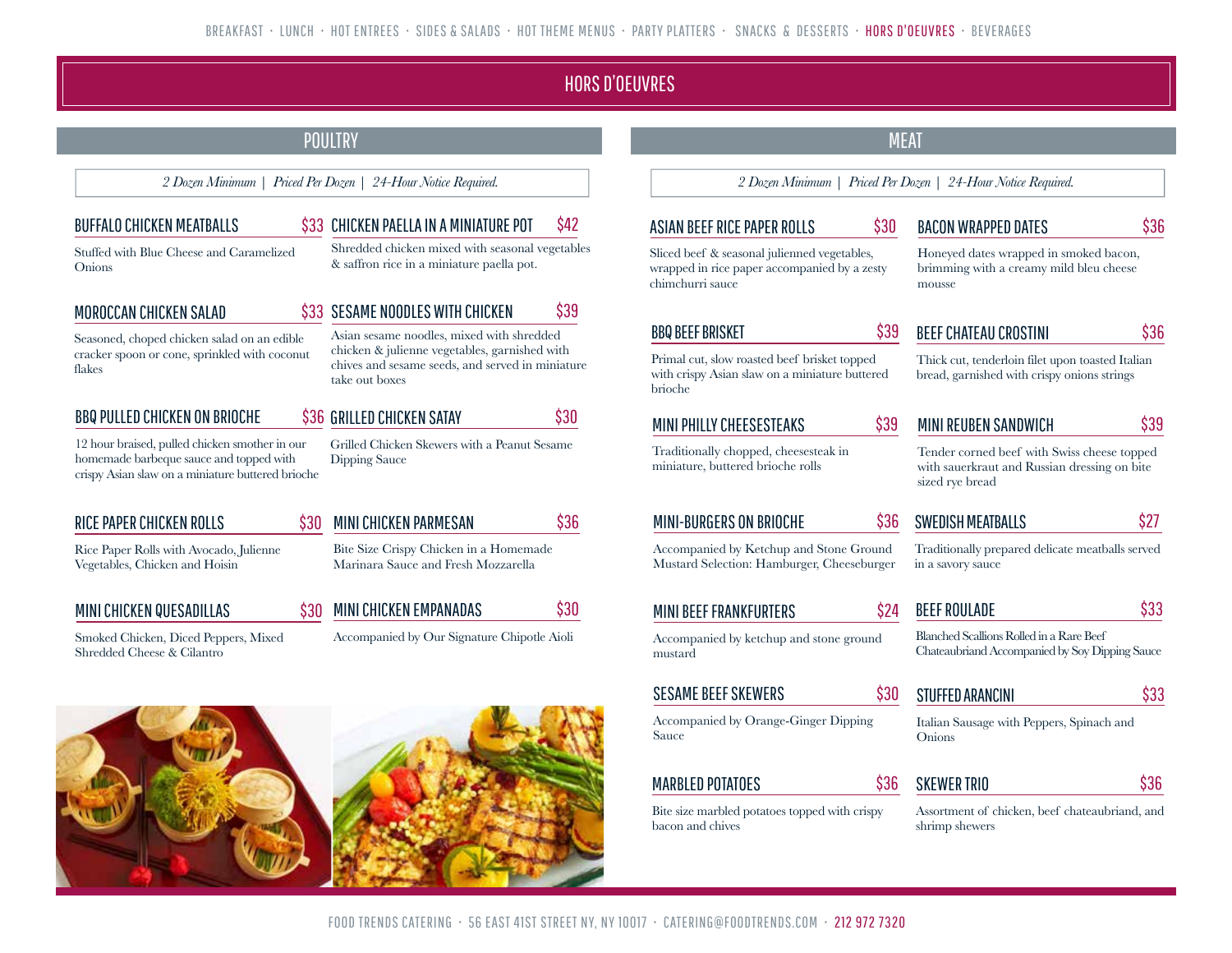### HORS D'OEUVRES

\$42

### SEAFOOD AND A SEAFOOD AND A SEAFOOD AND A SEAFOOD AND A SEAFOOD AND A SEAFOOD AND A SEAFOOD AND A SEAFOOD AND A SEAFOOD AND A SEAFOOD AND A SEAFOOD AND A SEAFOOD AND A SEAFOOD AND A SEAFOOD ASSAULT. A SEAFOOD ASSAULT. A SE

\$42

\$45

\$42

Accom<sup>-</sup>

#### MINI CRABCAKES WITH A LITTLE SPICE \$36 COCONUT-CRUSTED JUMBO SHRIMP

Accompanied by Our Signature Chipotle Aioli

### CLASSIC SHRIMP COCKTAIL SHOOTER

Steamed shrimp with our homemade dipping cocktail sauce

| LEMON BASIL GRILLED SHRIMP |  |
|----------------------------|--|
|----------------------------|--|

Grilled shrimp marinated in a lemon basil sauce

### SESAME NOODLES W/ SHRIMP

Asian sesame nodles, mixed with baby shrimp & julienne vegetables, garnished with chives & sesame seeds, and served in miniature takeout boxes

### SHRIMP RICE PAPER ROLLS

Steamed shrimp, julienned vegetables & fresh avocado wrapped in rice paper

### LOBSTER SALAD ON MINI ROLL

Lump lobster salad on miniature, buttered brioche rolls

| FIRECRACKER SHRIMP                                              | \$42 |
|-----------------------------------------------------------------|------|
| Gulf shrimp tossed in a dry spice mixture served<br>on a skewer |      |
| <b>LOBSTER SALAD</b>                                            | \$51 |
| On edible spoons                                                |      |
| SHRIMP PAELLA IN A MINIATURE POT                                | 45   |

Steamed, baby shrimp mixed with seasonal vegatables & saffron rice in a miniature paella pot



#### \$57 NOVA LOX ON PUMPERNICKEL ROUNDS \$42

Smoked salmon with cream cheese on pumpernickel rounds



*2 Dozen Minimum | Priced Per Dozen | 24-Hour Notice Required. 2 Dozen Minimum | Priced Per Dozen | 24-Hour Notice Required.*

\$33

\$33

\$36

\$33

\$30

\$42

Fontina, Provolone, Mozzarella and Cavatappi

### MANCHEGO-QUINCE TARTLETS

Spanish Manchego cheese with sweet quince in a crispy tart shell

### FRENCH ONION SOUP BOULES

Mini brioche boule filled with carmelized onions, seasonings, and rich gruyere cheese.

### INDIVIDUAL CRUDITÉ SHOOTERS

Fresh, sliced vegetables served with hummus & an herb dipping sauce

#### VEGETARIAN POTSTICKERS

## Accompanied by soy sauce

### VEGETARIAN PAELLA

Seasonal vegetables & saffron rice in a miniature pot

### MINI MUSHROOM CAPS

Stuffed with quinoa & parmesan & mozzarella

### STUFFED ARANCINI

Filling Selection: Asiago, Parmesan and Romano *Portobello, Spinach, Mozzarella & Provolone (+\$4.00)*

### MINI QUICHES

Bitesize Vegetable Quiches

### MINI VEGETABLE QUESADILLAS

Smoked Vegetables, Diced Peppers, Mixed Shredded Cheese & Cilantro

\$30

\$30

\$39

| RICE PAPER ROLLS                                               | \$30 |
|----------------------------------------------------------------|------|
| Julienne vegetables and fresh avocado wrapped<br>in rice paper |      |
| SPANAKOPITA                                                    | \$30 |
| Filo triangles filled with spinach and feta                    |      |
| 85 880 AD EA 88878                                             |      |

| ASIAN SESAME NOODLES WITH<br><b>VEGETABLES</b> | \$39 |
|------------------------------------------------|------|
| Served in miniature takeout containers         |      |

### TOMATO, BASIL & MOZZARELLA SKEWERS \$39

Skewered cherry tomatoes, fresh mozzarella balls, and fresh basil

#### CUBED WATERMELON & FETA \$33

Fresh watermelon paired with feta cheese and a dollop of balsamic glaze; garnished with a mint leaf

| SEEDLESS GRAPES ROLLED IN |  |
|---------------------------|--|
| <b>GOAT CHEESE</b>        |  |

Seedless grapes rolled in goat cheese and dusted with candied walnuts

#### MINI BLACK BEAN EMPANADAS \$30

Accompanied by Our Signature Chipotle Aioli

#### BUTTERNUT SQUASH TARTLETS \$33

Diced seasonal squash in a crispy tarter shell

\$27

\$24